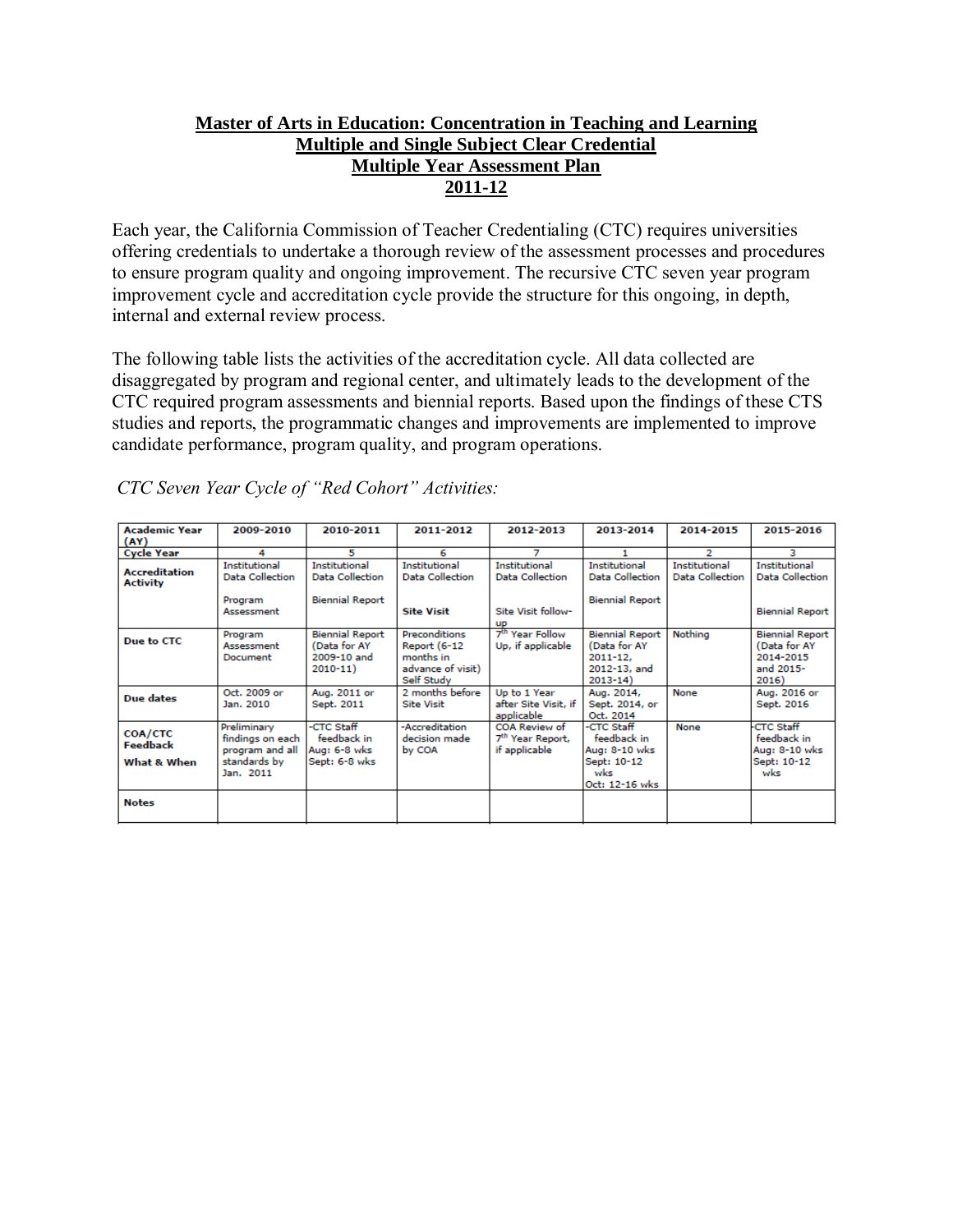### *CTC Accreditation Cycle*



### **Methods of Assessment and Criteria for Success**

Currently, assessment data is collected through internal and external sources. Focus groups representing staff, faculty, clinical supervisors, and advisory councils have worked together to discern a set of balanced assessment measures. All candidates are expected to be at the "proficient level of performance with a score of "3" or above in each rubric criteria. The assessments are listed below.

#### *1. Coursework Assessments*

Using TaskStream as the primary data storage system, the program collects key assessments known as signature assignments to gauge candidates' progress throughout their course of study and ensure CTC program standards are met. Each signature assignment is evaluated using a supporting rubric. Annually, (end of each academic year), collected data is disaggregated by regional center and analyzed with results informing areas for program improvement. Rubrics may be found in the appendix.

- **Signature Assignment: In** GED 642, Teaching Strategies for English Learners, the signature assignment requires candidates design a one-week ELD or SDAIE unit of study for one of the classes they currently teach. The PLNU lesson plan format is used and includes both ELD and Content standards, as well as language and content objectives appropriate to the level of proficiency of the EL students in their current class. The candidates list the instructional texts, strategies, technology, assessment techniques, and any supplemental teaching materials that are used to help meet the needs of the EL students. A reflection at the end of each lesson describes what successes the students attained, how the lesson impacted student learning and what the candidate would do to improve on their practice in future lessons.
- **Signature Assignment:** In GED673, Reflective Coaching Seminar and Induction, clear  $\bullet$ credential candidates complete the Plan, Teach, Reflect, and Apply process for Teacher Induction. This formative assessment system utilizes California's Beginning Teacher Support and Assessment (BTSA) materials that serve as resource for candidates and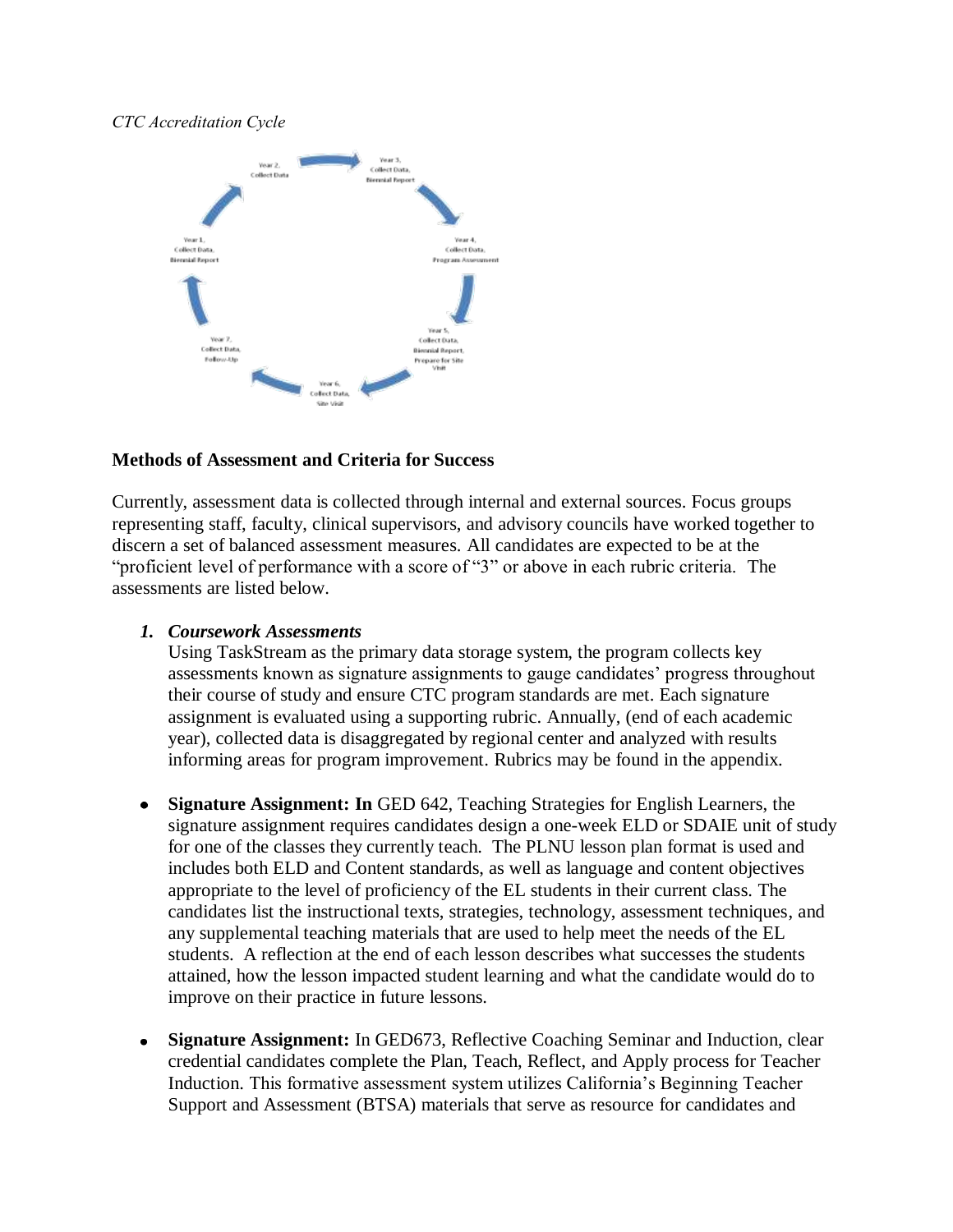faculty through the process. Candidates, in collaboration with faculty, frame the path for the expanded skills, support application in the classroom, and provide continual reflection for improving practice inquiry and professional growth.

- **Signature Assignment: In GED** 641, candidates report on a particular cultural group  $\bullet$ present in their school district. Research the values, religious observances/holidays, learning styles, parental role in education, child rearing traditions, most appropriate ways to praise and discipline the children in school, communication styles (verbal and nonverbal) and how to best reach and teach these children. The project includes a reflection section on the most significant learning to the candidate and the application to teaching.
- **Signature Assignment:** In GED 677, Teaching Strategies for Special Populations,  $\bullet$ candidates build on their knowledge, skills, experiences and strategies acquired during preliminary preparation for teaching students with disabilities, students in the general education classroom who are at risk and students who are gifted and talented. Each candidate will review and learn application principles for the statutory provisions of the Individuals with Disabilities Education Improvement Act (IDEA), and Section 504 of the Rehabilitation Act of 1973, discuss and reflect on subsequent changes in the Acts, statutory and/or local provisions relating to the education of students who are gifted and talented. A culminating leadership project reflecting collaboration, differentiation strategies, and student advocacy serves as the signature assignment.

## *2. Dispositions Assessments*

Candidates will self-assess at the beginning and at the end of the CLEAR program:

- Introductory Self-Assessment (GED673) (Students will upload Self-Assessment into TaskStream)
- Final Disposition Assessment by candidates (GED673) (Students will upload Self-Assessment into TaskStream)

Candidates will also receive assessments from:

- Course professors in GED642 and GED673
- Seminar Professor, School Site Mentor, and the University Mentors in the Clear Credential Program (GED673)

The rubric criteria for assessing candidate dispositions are the following, scored on a 4-point scale from 1, unacceptable, 2, below proficient, 3, proficient to 4, exceptional.

| <b>Rubric Criteria</b>                                                                                                                                                                                                                                                             |
|------------------------------------------------------------------------------------------------------------------------------------------------------------------------------------------------------------------------------------------------------------------------------------|
| 1. Dignity & Honor: The candidate honors and respects the worthiness of all individuals in word and deed based on PLNUs<br>Wesleyan heritage: We are individuals created in the image of God, committed to civility, respect, hospitality, grace, and service.                     |
| 2. Honesty & Integrity: The candidate demonstrates honesty, integrity, and coherence in attitudes, and actions, and is accountable<br>to the norms and expectations of the learning community.                                                                                     |
| 3. Caring, Patience, and Respect: The candidate demonstrates caring, patience, fairness and respect for the knowledge level,<br>diversity, and abilities of others, ensuring that all students have the opportunity to achieve.                                                    |
| 4. Spirit of Collaboration, Flexibility and Humility: The candidate actively participates in and contributes to the achievement of the<br>learning community, explaining own thought process with humility and considers those of others with a positive, open-minded<br>attitude. |